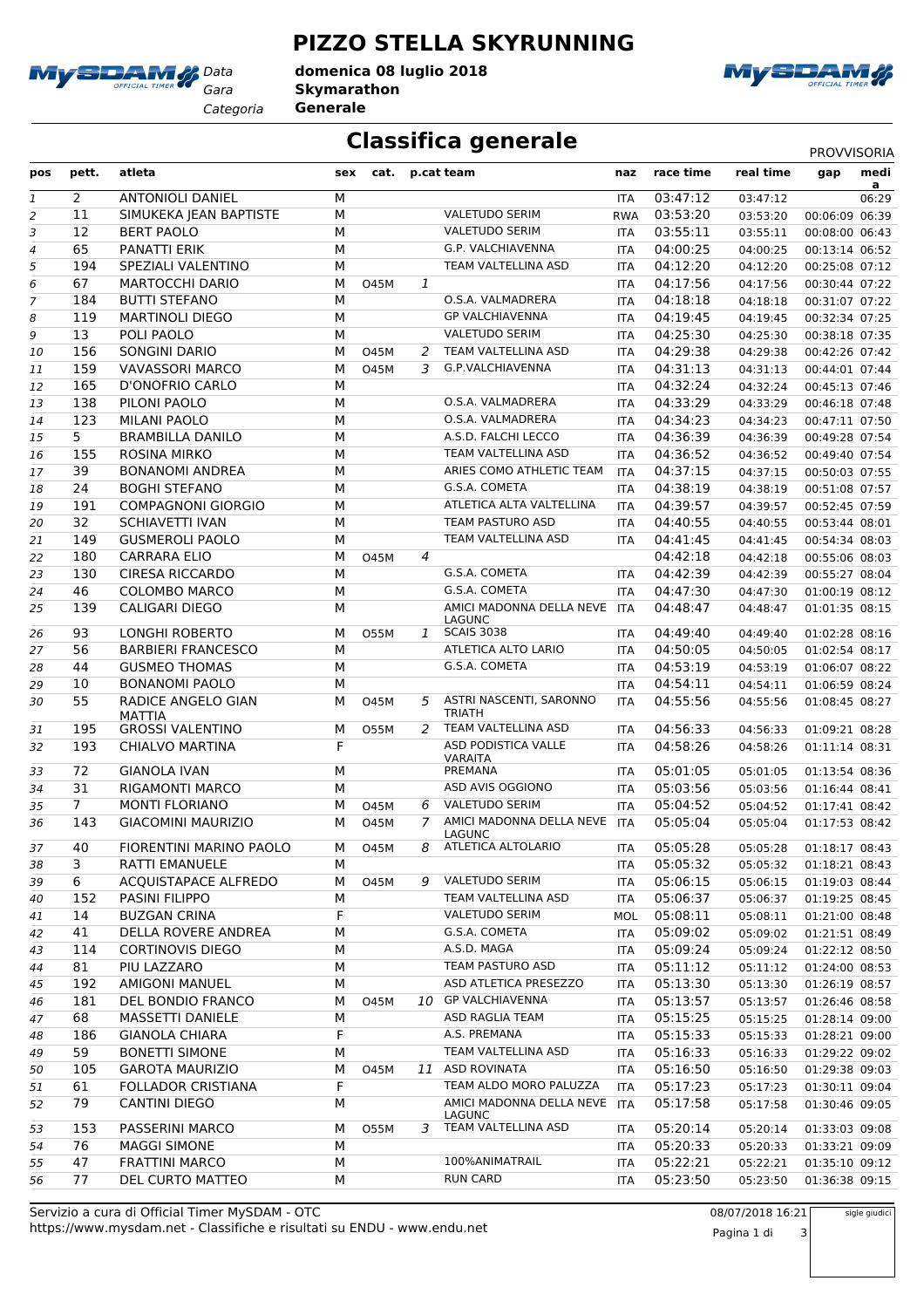## **Classifica generale** PROVVISORIA

| pos      | pett.      | atleta                                         | sex    | cat.        |    | p.cat team                                         | naz                      | race time            | real time            | medi<br>gap                      |
|----------|------------|------------------------------------------------|--------|-------------|----|----------------------------------------------------|--------------------------|----------------------|----------------------|----------------------------------|
| 57       | 121        | PENSA PATRIZIA                                 | F      | <b>O45F</b> | 1  | POLISPORTIVA BESANESE                              | <b>ITA</b>               | 05:24:14             | 05:24:14             | a<br>01:37:02 09:15              |
| 58       | 157        | PAPIS ALESSANDRO                               | M      |             |    | MONTANAIA RACING                                   | <b>ITA</b>               | 05:24:15             | 05:24:15             | 01:37:04 09:15                   |
| 59       | 185        | <b>MASCIADRI ROBERTO</b>                       | M      | 055M        | 4  | O.S.A. VALMADRERA                                  | <b>ITA</b>               | 05:26:24             | 05:26:24             | 01:39:13 09:19                   |
| 60       | 172        | PIROVANO PAOLO                                 | M      | <b>O45M</b> |    | 12 RUNCARD                                         | <b>ITA</b>               | 05:26:36             | 05:26:36             | 01:39:25 09:19                   |
| 61       | 160        | MARVEGGIO FABRIZIO                             | M      | 045M        | 13 | TEAM OTC SSD                                       | <b>ITA</b>               | 05:27:32             | 05:27:32             | 01:40:21 09:21                   |
| 62       | 140        | <b>MALUGANI GABRIELE</b>                       | M      |             |    | AMICI MADONNA DELLA NEVE                           | ITA                      | 05:28:02             | 05:28:02             | 01:40:51 09:22                   |
|          |            |                                                |        |             |    | LAGUNC                                             |                          |                      |                      |                                  |
| 63       | 4<br>132   | <b>MARAFFIO MASSIMO</b><br><b>CURTI ANDREA</b> | м<br>M | <b>O45M</b> | 14 |                                                    | <b>ITA</b>               | 05:28:44<br>05:29:37 | 05:28:44             | 01:41:32 09:23                   |
| 64       | 189        | <b>CAVALIERI ALESSIO</b>                       | M      |             |    | <b>GEFO-KTEAM</b>                                  | <b>ITA</b>               | 05:32:56             | 05:29:37<br>05:32:56 | 01:42:25 09:25<br>01:45:45 09:30 |
| 65<br>66 | 63         | <b>TACCAGNI DANIELE PAOLO</b>                  | M      | <b>O45M</b> |    | 15 ALTOLARIOSKYTEAM                                | <b>ITA</b><br><b>ITA</b> | 05:33:25             | 05:33:25             | 01:46:14 09:31                   |
| 67       | 30         | <b>MAINETTI ALBERTO</b>                        | M      |             |    |                                                    | <b>ITA</b>               | 05:35:48             | 05:35:48             | 01:48:36 09:35                   |
| 68       | 150        | <b>MARCHESI FABIO</b>                          | M      |             |    | TEAM VALTELLINA ASD                                | <b>ITA</b>               | 05:36:25             | 05:36:25             | 01:49:13 09:36                   |
| 69       | 35         | <b>CARZEDDA FABIO</b>                          | M      |             |    | K-TEAM GEFO                                        | <b>ITA</b>               | 05:37:10             | 05:37:10             | 01:49:58 09:37                   |
| 70       | 173        | <b>BERETTA EMANUELE</b>                        | M      | <b>O45M</b> |    | 16 MEDIRUN CUS BERGAMO                             | <b>ITA</b>               | 05:38:15             | 05:38:15             | 01:51:04 09:39                   |
| 71       | 147        | <b>GINI ILARIO</b>                             | M      | <b>O45M</b> |    | 17 TEAM VALTELLINA ASD                             | <b>ITA</b>               | 05:41:19             | 05:41:19             | 01:54:08 09:45                   |
| 72       | 86         | SGOTTO DIEGO                                   | М      | 045M        |    | 18 ASD CANTO DI CORSA                              | <b>ITA</b>               | 05:41:26             | 05:41:26             | 01:54:15 09:45                   |
| 73       | 29         | <b>MAPELLI DANIELE</b>                         | М      | <b>O45M</b> |    | 19 SEC CIVATE                                      | <b>ITA</b>               | 05:43:19             | 05:43:19             | 01:56:08 09:48                   |
| 74       | 50         | MAZZOLENI COSTANTINO                           | M      | <b>O45M</b> | 20 | ASD CARVICO SKYRUNNING                             | <b>ITA</b>               | 05:43:38             | 05:43:38             | 01:56:27 09:49                   |
| 75       | 64         | EPIS AGOSTINO                                  | M      | 045M        |    | 21 CARVICOSKYRUNNING                               | <b>ITA</b>               | 05:44:08             | 05:44:08             | 01:56:57 09:49                   |
| 76       | 102        | PASSAMONTI LUCA                                | M      |             |    | RUNNERS COLICO                                     | <b>ITA</b>               | 05:47:10             | 05:47:10             | 01:59:59 09:55                   |
| 77       | 52         | REMAZZINA OMAR                                 | M      |             |    | ATLETICA ALTO LARIO                                | <b>ITA</b>               | 05:55:43             | 05:55:43             | 02:08:32 10:09                   |
| 78       | 164        | <b>ARRIGONI GIULIANA</b>                       | F      | <b>O45F</b> |    | 2 VALETUDO SERIM                                   | <b>ITA</b>               | 05:56:27             | 05:56:27             | 02:09:16 10:11                   |
| 79       | 126        | <b>BRUSADELLI FELICE</b>                       | M      | <b>O45M</b> | 22 | O.S.A. VALMADRERA                                  | <b>ITA</b>               | 05:57:38             | 05:57:38             | 02:10:26 10:13                   |
| 80       | 142        | <b>SALOMONI DANIELE</b>                        | M      |             |    | AMICI MADONNA DELLA NEVE<br>LAGUNC                 | <b>ITA</b>               | 05:57:46             | 05:57:46             | 02:10:35 10:13                   |
| 81       | 33         | <b>CORNALI MIRKO</b>                           | М      |             |    | G.S. OREZZO                                        | <b>ITA</b>               | 05:59:37             | 05:59:37             | 02:12:25 10:16                   |
| 82       | 162        | RONDINELLI ROBERTO                             | M      | <b>O45M</b> | 23 | OSA VALMADRERA                                     | <b>ITA</b>               | 06:01:25             | 06:01:25             | 02:14:14 10:19                   |
| 83       | 8          | PANZERI MARIO                                  | М      | 045M        | 24 |                                                    | <b>ITA</b>               | 06:01:52             | 06:01:52             | 02:14:41 10:20                   |
| 84       | 151        | <b>MASOLINI CLAUDIO</b>                        | М      | <b>O45M</b> | 25 | TEAM VALTELLINA ASD                                | <b>ITA</b>               | 06:05:35             | 06:05:35             | 02:18:24 10:26                   |
| 85       | 171        | <b>GILARDONI ALESSANDRO</b>                    | M      | <b>O55M</b> | 5  |                                                    | <b>ITA</b>               | 06:09:00             | 06:09:00             | 02:21:48 10:32                   |
| 86       | 166        | <b>SCIUCHETTI STEFANO</b>                      | M      | 045M        |    | 26 AMICI MADONNA DELLA NEVE                        | <b>ITA</b>               | 06:09:51             | 06:09:51             | 02:22:39 10:34                   |
| 87       | 124        | <b>CORTI MAURO</b>                             | М      | <b>O45M</b> |    | <b>LAGUNC</b><br>27 O.S.A. VALMADRERA              | <b>ITA</b>               | 06:13:52             | 06:13:52             | 02:26:40 10:40                   |
| 88       | 148        | <b>GUIDI DEVIS</b>                             | М      |             |    | TEAM VALTELLINA ASD                                | <b>ITA</b>               | 06:14:59             | 06:14:59             | 02:27:48 10:42                   |
| 89       | 141        | <b>MOZZI GIMMI</b>                             | M      |             |    | AMICI MADONNA DELLA NEVE                           | <b>ITA</b>               | 06:15:34             | 06:15:34             | 02:28:23 10:43                   |
|          |            |                                                |        |             |    | <b>LAGUNC</b>                                      |                          |                      |                      |                                  |
| 90       | 34         | <b>GARGHENTINI MORGAN</b>                      | M      | <b>O45M</b> |    | 28 HAPPY RUNNER                                    | <b>ITA</b>               | 06:15:36             | 06:15:36             | 02:28:25 10:43                   |
| 91       | 187        | <b>BURZACOVSCHI VLADISLAV</b>                  | M      |             |    | <b>CARVICO SKYRUNNING</b><br><b>OSA VALMADRERA</b> | <b>MOL</b>               | 06:15:59             | 06:15:59             | 02:28:47 10:44                   |
| 92<br>93 | 75<br>100  | <b>GEROSA RICCARDO</b><br>PIZZAGALLI CLAUDIO   | М<br>M | 045M        |    | 29 A.S.D. FALCHI LECCO                             | <b>ITA</b><br><b>ITA</b> | 06:16:19<br>06:17:10 | 06:16:19<br>06:17:10 | 02:29:07 10:45<br>02:29:58 10:46 |
| 94       | 136        | <b>VERGANI ERALDO</b>                          | М      | 055M        | 6  | RUNCARD                                            | ITA                      | 06:18:39             | 06:18:39             | 02:31:28 10:49                   |
| 95       | 168        | MONTORFANO VALERIO                             | M      |             |    |                                                    | ITA                      | 06:21:10             | 06:21:10             | 02:33:59 10:53                   |
| 96       | 87         | <b>MOTTA MARIO</b>                             | М      | <b>O45M</b> | 30 |                                                    | ITA                      | 06:21:53             | 06:21:53             | 02:34:41 10:54                   |
| 97       | 26         | AMIGONI MARCO                                  | М      |             |    | LIBERO                                             | <b>ITA</b>               | 06:22:56             | 06:22:56             | 02:35:44 10:56                   |
| 98       | 122        | <b>BERGAMELLI MARCO</b>                        | М      | <b>O45M</b> | 31 | <b>GS OROBIE</b>                                   | ITA                      | 06:23:29             | 06:23:29             | 02:36:17 10:57                   |
| 99       | 178        | PEDRONCELLI GIACOMO                            | М      | 045M        | 32 |                                                    | ITA                      | 06:24:23             | 06:24:23             | 02:37:12 10:58                   |
| 100      | 146        | <b>COLLIE NATALIE</b>                          | F      |             |    | TEAM VALTELLINA ASD                                | <b>ITA</b>               | 06:25:13             | 06:25:13             | 02:38:01 11:00                   |
| 101      | 74         | <b>CRIPPA ANDREA</b>                           | M      |             |    |                                                    | ITA                      | 06:28:57             | 06:28:57             | 02:41:46 11:06                   |
| 102      | 45         | GIRGI GIONATA                                  | М      |             |    | G.S.A. COMETA                                      | ITA                      | 06:30:05             | 06:30:05             | 02:42:53 11:08                   |
| 103      | 169        | QUAINI MOSÈ                                    | М      |             |    | <b>GP VALCHIAVENNA</b>                             | <b>ITA</b>               | 06:31:40             | 06:31:40             | 02:44:28 11:11                   |
| 104      | 66         | FALZEI PIERO ANTONIO                           | М      | 045M        |    | 33 ASD AVIS OGGIONO                                | <b>ITA</b>               | 06:32:00             | 06:32:00             | 02:44:48 11:11                   |
| 105      | 137        | VAGO ANDREA GIOVANNI                           | М      |             |    | <b>RUNCARD</b>                                     | ITA                      | 06:32:31             | 06:32:31             | 02:45:20 11:12                   |
| 106      | 57         | <b>CORTI CORRADO</b>                           | М      | <b>O45M</b> | 34 | OTC COMO                                           | ITA                      | 06:32:31             | 06:32:31             | 02:45:20 11:12                   |
| 107      | 90         | <b>BIFFI IVANO</b>                             | M      | 045M        |    | 35 CANTO DI CORSA ASD                              | ITA                      | 06:32:31             | 06:32:31             | 02:45:20 11:12                   |
| 108      | 91         | PESENTI RINO                                   | M      |             |    | CANTO DI CORSA ASD                                 | ITA                      | 06:33:49             | 06:33:49             | 02:46:37 11:15                   |
| 109      | 127        | <b>MAINETTI PIO</b>                            | М      | 055M        | 7  | O.S.A. VALMADRERA                                  | <b>ITA</b>               | 06:35:20             | 06:35:20             | 02:48:08 11:17                   |
| 110      | 128        | PIFFARI FELICE                                 | M      | 045M        |    | 36 O.S.A. VALMADRERA                               | ITA                      | 06:37:50             | 06:37:50             | 02:50:38 11:21                   |
| 111      | 154        | PIGHETTI GIACOMO                               | М      |             |    | TEAM VALTELLINA ASD                                | ITA                      | 06:39:14             | 06:39:14             | 02:52:02 11:24                   |
| 112      | 117        | RIZZI ANDREA                                   | М      |             |    | MORCC IN PÈ                                        | ITA                      | 06:40:20             | 06:40:20             | 02:53:08 11:26                   |
| 113      | 49         | RADAELLI DIEGO                                 | M      | 055M        | 8  | K-TEAM GEFO                                        | ITA                      | 06:42:12             | 06:42:12             | 02:55:01 11:29                   |
| 114      | 48         | RUSCONI ANDREA                                 | М      |             |    | TEAM PASTURO ASD<br>ASD AVIS OGGIONO               | ITA                      | 06:43:41             | 06:43:41             | 02:56:30 11:32                   |
| 115      | 131<br>104 | <b>BONFANTI LUCIANO</b>                        | М<br>F | 055M        | 9  | <b>ASD ROVINATA</b>                                | <b>ITA</b>               | 06:43:45             | 06:43:45             | 02:56:33 11:32                   |
| 116      | 58         | SPREAFICO CHIARA<br><b>FERRARIO GIOVANNI</b>   | М      | 045M        |    | 37 A.S.D. POLISPORTIVA                             | ITA                      | 06:46:59<br>06:47:00 | 06:46:59             | 02:59:47 11:37                   |
| 117      |            |                                                |        |             |    | <b>ROVINATA</b>                                    | ITA                      |                      | 06:47:00             | 02:59:48 11:37                   |
| 118      | 177        | MICHELI MARCO                                  | м      | <b>O45M</b> |    | 38 CARVICO SKYRUNNING                              | <b>ITA</b>               | 06:47:00             | 06:47:00             | 02:59:48 11:37                   |

https://www.mysdam.net - Classifiche e risultati su ENDU - www.endu.net Servizio a cura di Official Timer MySDAM - OTC 08/07/2018 16:21

Pagina 2 di 3